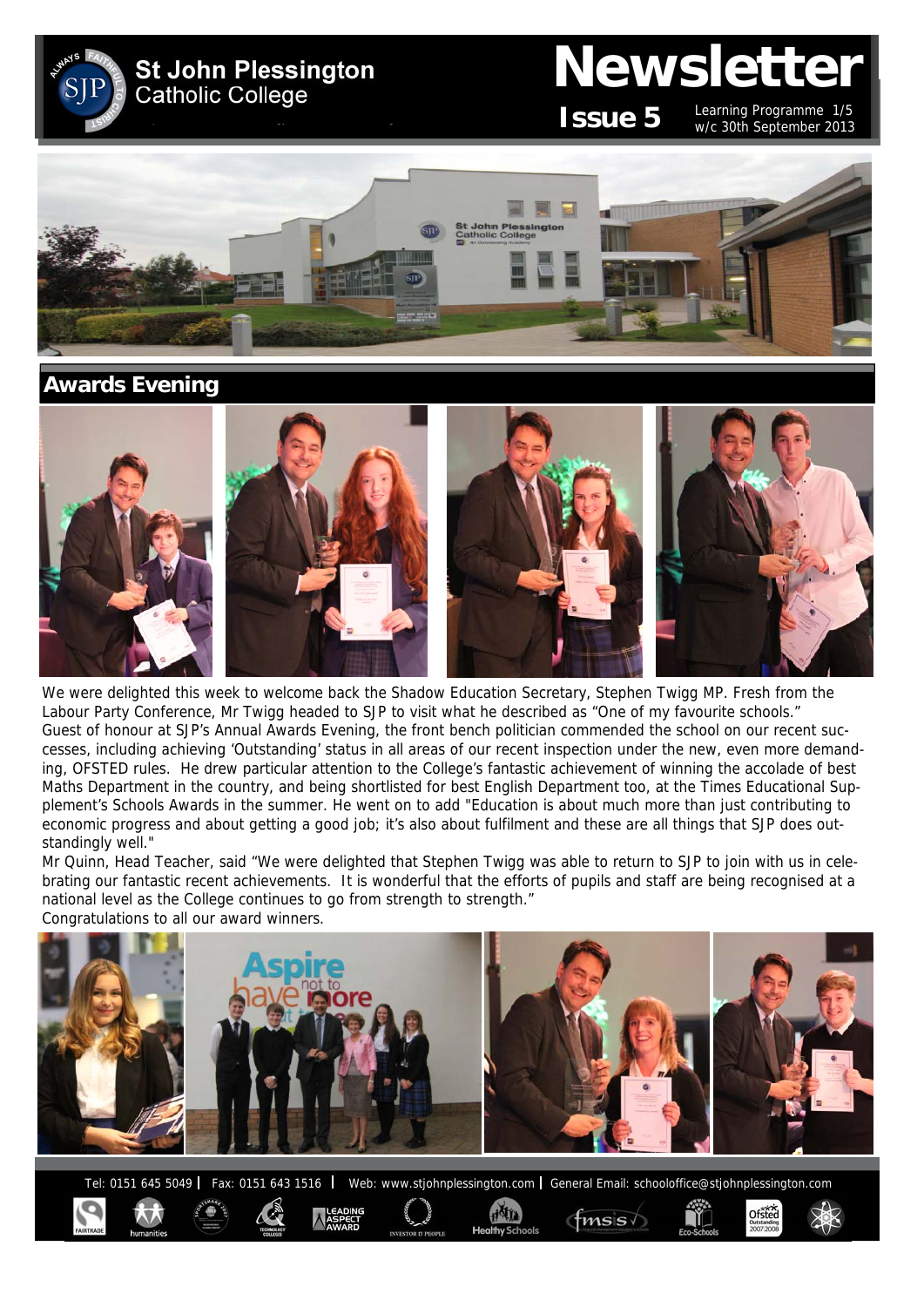# **European Day of Languages Communist Rugby News**



On Thursday 26<sup>th</sup> September pupils and staff celebrated the European Day of Languages. There were plenty of opportunities to sample European delicacies including mussels, anchovies and chocolate turrón. For lunch the dining hall provided an international menu including Boeuf Bourguignon and Tortilla Española. Year 7 pupils frantically searched the College to complete their treasure hunt and Year 8 impressed staff across the College by using Spanish in non-MFL lessons. We were 'bowled over' by Callum Penhaligon's skills at French boules and we were impressed by Thomas Parkinson's courage at the MFL bush-tucker challenge eating three anchovies at once! Many thanks to all staff and pupils involved in making the day a success and embracing all things European - we raised money for Street Child Africa and some pupils even learnt how to make Tarte aux Pommes and Calzone in their DT food lessons.





This week the Year 8 Rugby played their first game of the 2013-2014 season against a traditionally strong Woodchurch side. SJP started and finished the game the stronger team and came out 25-0 winners by the end of an entertaining game. The whole squad showing plenty of commitment throughout the game. There were particularly strong performances by Sean Fields, Ryan Jones, Liam Donnelly and Captain, George Burrows, and there were some strong performances from debutant players Josh Keane, Reece Hulse, Reece Williams and Oscar Roche. Well done everyone.

# **Macmillan Coffee Morning**



On Friday, SJP raised a total of £304.64 in support of Macmillan Cancer support's largest UK fundraising Event. In 2012 one hundred and fifteen groups signed up and a record £15 million was raised.

### **Parking**

Polite reminder to parents/carers about parking outside school. Please be courteous to our neighbours and don't park over driveways or in any private parking areas. Please be mindful with regard to parking along the access road to the Oval as this can cause additional congestion and may restrict the movement of emergency vehicles.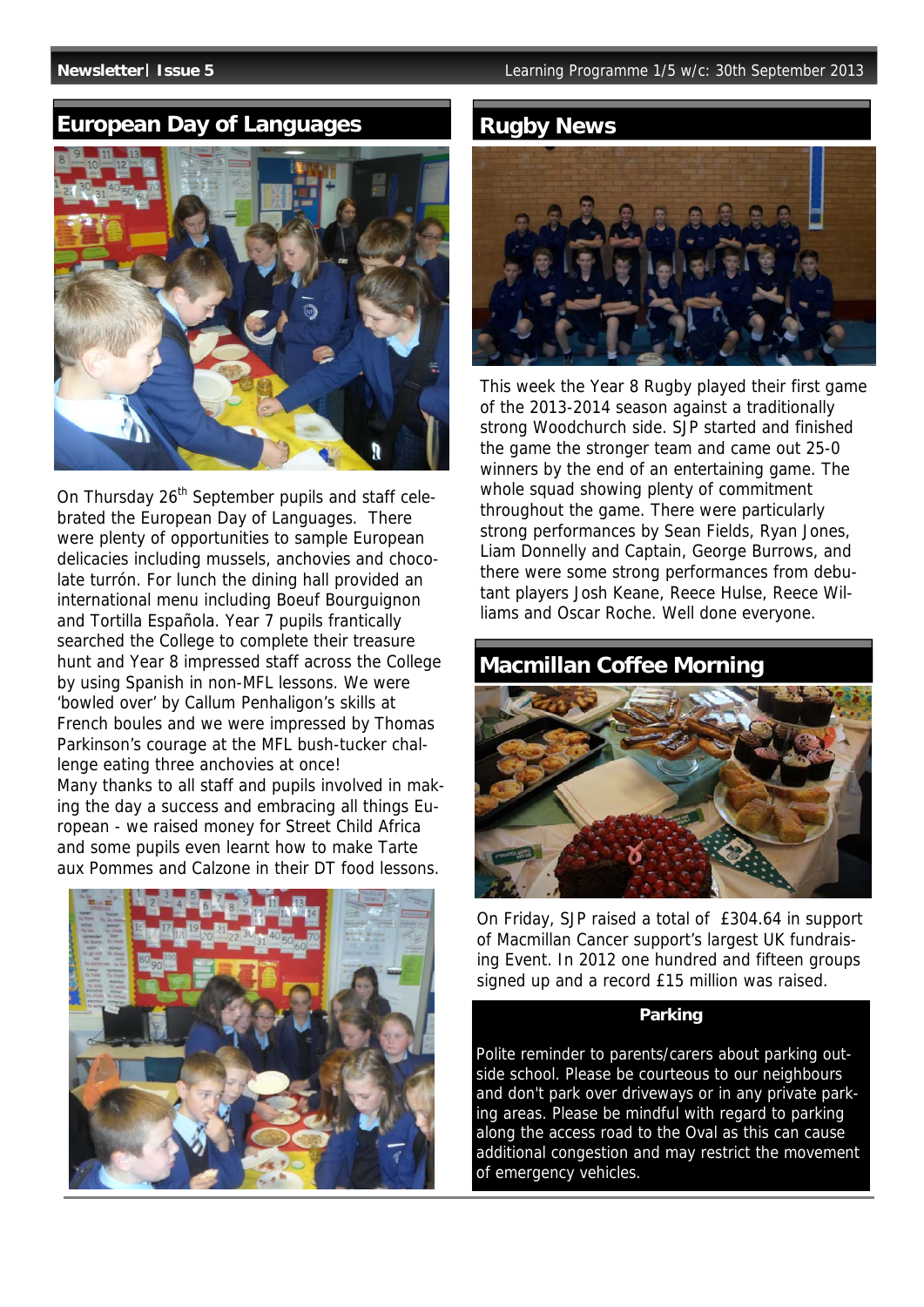### **Literacy Corner! Word Wheel.**

How many words can you make out of the word wheel below? Remember, you can use each letter only once in each word? Whoever find the most, and gives them to Mrs. Connolly, wins a prize!



# **Attendance - 23/09/13 - 27/09/13**





# **Literacy Corner Construction Christmas Child Construction Christmas Child**

During this month students and members of Staff will be busy packing shoe boxes for our annual appeal. Last year we packed 350 shoe boxes, this year we hope to beat that figure. This Year why not purchase one of our preprinted shoe boxes at a very reasonable 40p to add your gifts. These are available at reception



# **CAFOD**

This year CAFOD are asking us to join in a 'Big Share.' Sharing what we have with those in our world who have so little. On Friday we are going to ask you to remember to 'share a place' with one of the millions of people in our world who will go to bed hungry. We are asking you to give up your meal on Friday and instead have a cup of soup and a piece of bread donating what you would have spent on your lunch to CAFOD. The minimum donation will be 50p.

Please do all that you can this week to promote Friday's CAFOD Harvest Fast Day.



**Next PTA meeting:**  7.00pm Tuesday 12th November 2013 in the College Staff Room. All are welcome.

## **Coming up**

- DofE Gold: 3rd-7th October
- Year 13 Parents' Evening: 10th October
- Spanish Trip: 16th 20th October
- Year 7 Welcome Mass: 18th October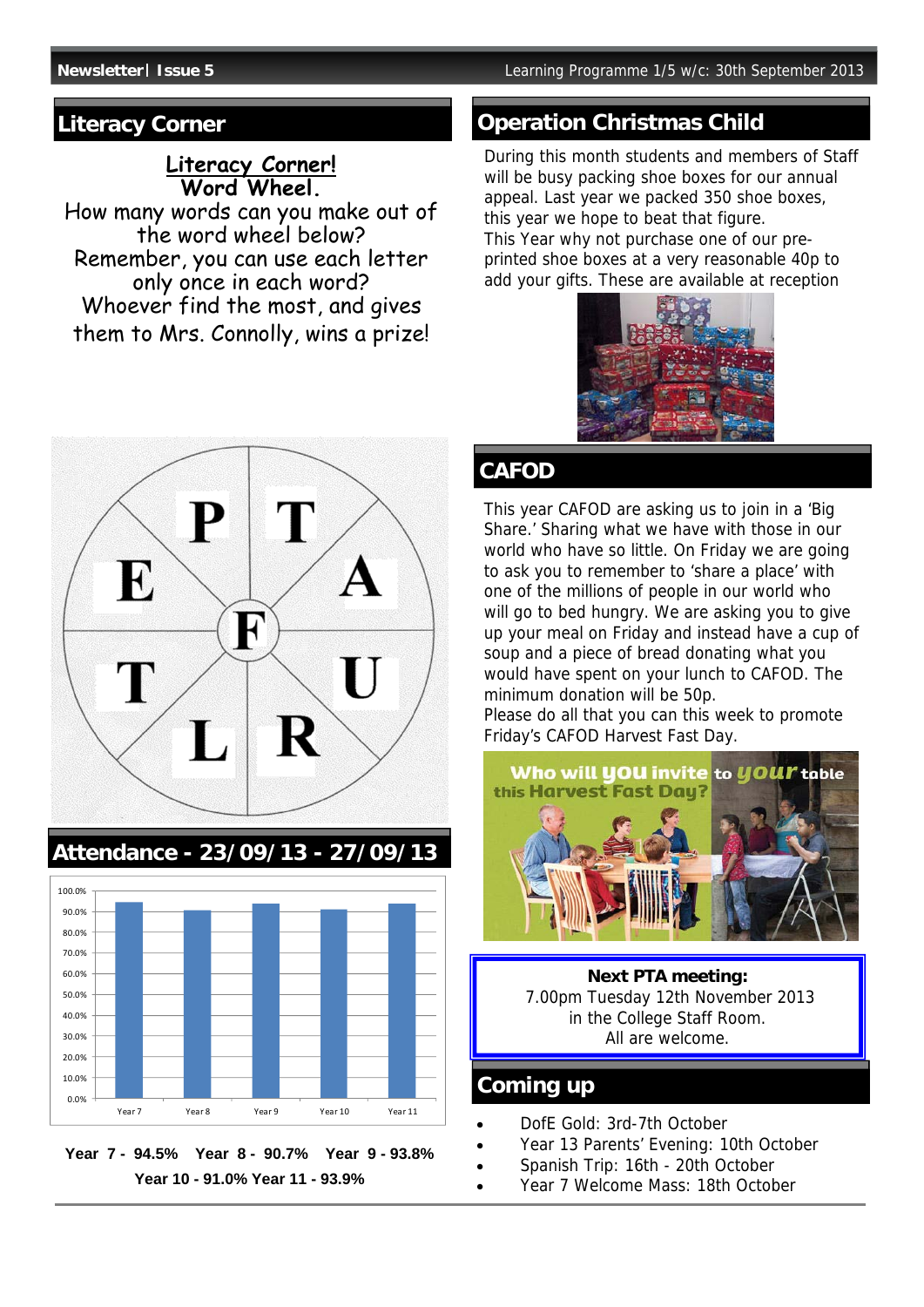#### **Language Corner**

#### **La cuisine française**

The French are famous for their love of fine food and wine. All of the greatest chefs go and spend time studying in "Le Cordon Bleu" in Paris. We have all tried some French foods such as croissants, pains au chocolat and tarte aux pommes. There are many strange and wonderful foods the French are also famous for, such as; frogs legs, snails and aspic (a meat jelly).

Do you know what these following famous French dishes are?

Bœuf Bourguignon Cuisses de grenouille Les escargots Croque-monsieur Moules marinés



The first five pupils to bring the right answer to Mr McAuliffe in LA3 will get a house point.

# **Weekly Theme - 'Sharing'**

#### **Luke 16: 19-31**

There was a rich man who was dressed in purple and fine linen and lived in luxury every day. At his gate was laid a beggar named Lazarus, covered with sores and longing to eat what fell from the rich man's table. Even the dogs came and licked his sores. The time came when the beggar died and the angels carried him to Abraham's side. The rich man also died and was buried.

In Hell, where he was in torment, he looked up and saw Abraham far away, with Lazarus by his side. So he called to him, "Father Abraham, have pity on me and send Lazarus to dip the tip of his finger in water and cool my tongue, because I am in agony in this fire. But Abraham replied, "Son, remember that in your lifetime you received your good things, while Lazarus received bad things, but now he is comforted here and you are in agony. And besides all this, between us and you a great chasm has been set in place, so that those who want to go from here to you cannot, nor can anyone cross over from there to us."

He answered, "Then I beg you, father, send Lazarus to my family, for I have five brothers. Let him warn them, so that they will not also come to this place of torment."

Abraham replied, "They have Moses and the Prophets; let them listen to them."

"No, father Abraham" he said, "But if someone from the

### **Maths Corner**



Can you draw 4 straight lines, without taking your pencil off the paper, which pass through all 9 roses?



dead goes to them, they will repent"' He said to him, "If they do not listen to Moses and the Prophets, they will not be convinced even if someone rises from the dead."

This is really important for us to think about. We don't help others only because this is a good thing to do. We don't help others because we have plenty of extras in our lives. We help others because we are Christians. We do what Jesus is calling us to do when he said, "Follow me." We are not merely humanitarians, respecting others dignity as human beings. That is wonderful, but we are more than humanitarians. We reach out to all because all are made in the image and likeness of God. We reach out to those hurting the most because Jesus associates with them. "Whatever you do to the least of my brethren you do unto me," we hear in Matthew 25: 31-46. We are called today to fight against complacency. We are called to take responsibility for the needs of others in the world and the needs of our country. May we have the courage to be followers of Jesus in our world today.

#### **Prayer**

Father of unlimited goodness, thank you for all the gifts which make our lives comfortable.

May we show the same generosity to your people who are in need. Amen

Tel: 0151 645 5049 | Fax: 0151 643 1516 | Web: www.stjohnplessington.com | General Email: schooloffice@stjohnplessington.com Ofsted  $f$ <sub>msis</sub>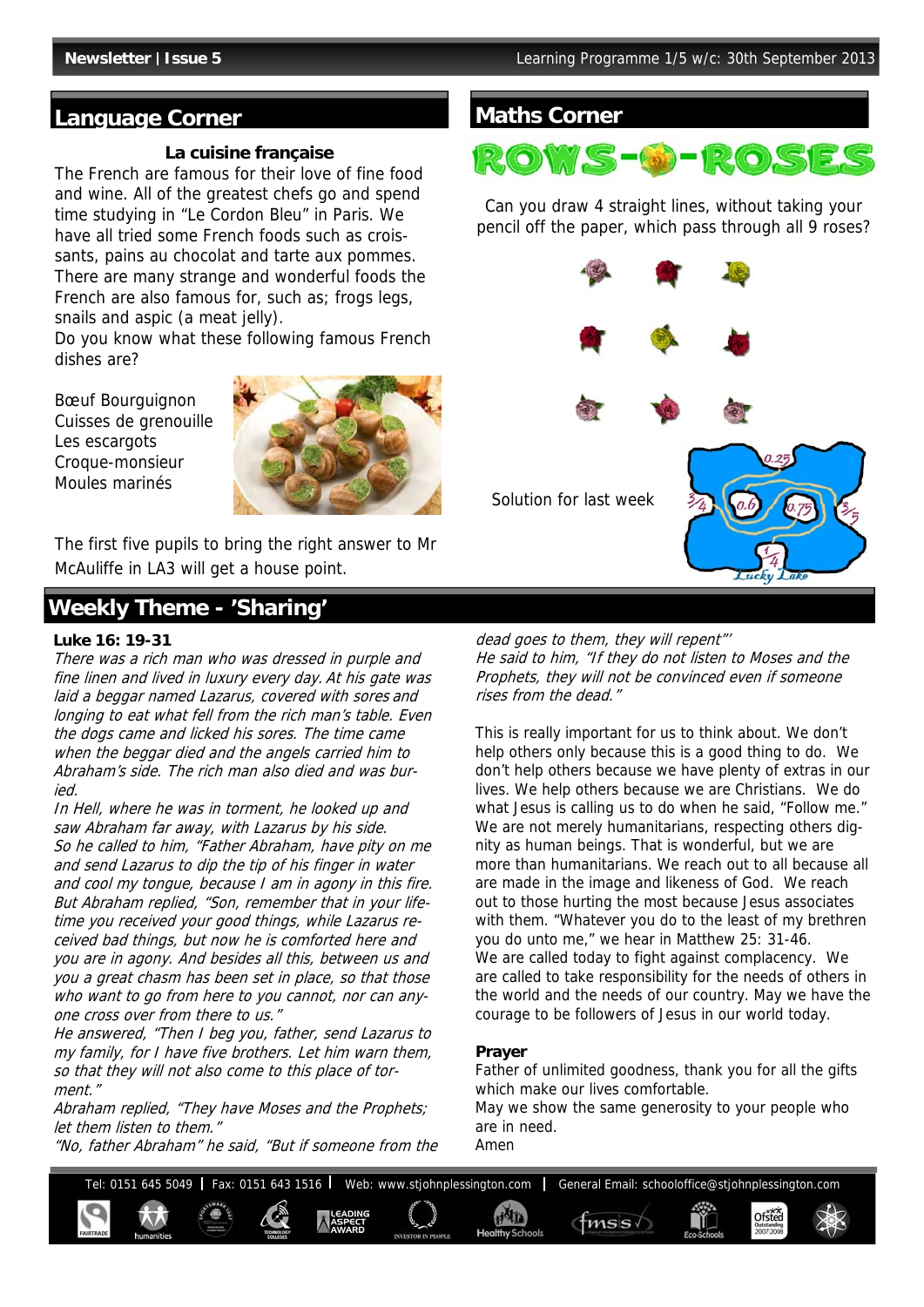CS/HLJT

30 September 2013

Dear Parent/Carer

#### **Supporting Families**

The SJP community is only too aware of the difficulties that families on the Wirral are experiencing due to the economic climate in Britain today. Consequently, SJP are going to work in partnership with Wirral Food Bank and The Catholic Children's Society, in an effort to support families.

SJP are asking parents/carers to donate one food item each term during set weeks. The food will be collected and given to Wirral Food Bank. The Catholic Children's Society have an allocation of food vouchers. They are also available for support and information for the families within the College community who may need immediate assistance. The telephone number of The Catholic Children's Society is 0151 652 1281.

In addition, SJP are working in partnership with Free Uniform for Secondary School (FUSS). This is a voluntary organisation which recycles and cleans school uniforms at no charge to parents. A collection box will be placed in the reception area for parents to place any school uniform which is no longer required but still in very good condition. FUSS can be contacted via its website, www.wirralfuss.co.uk.

Further details of the food collections will be made available with your child in due course.

Yours sincerely

SSkelen

Ms S Skillen ECM Co-ordinator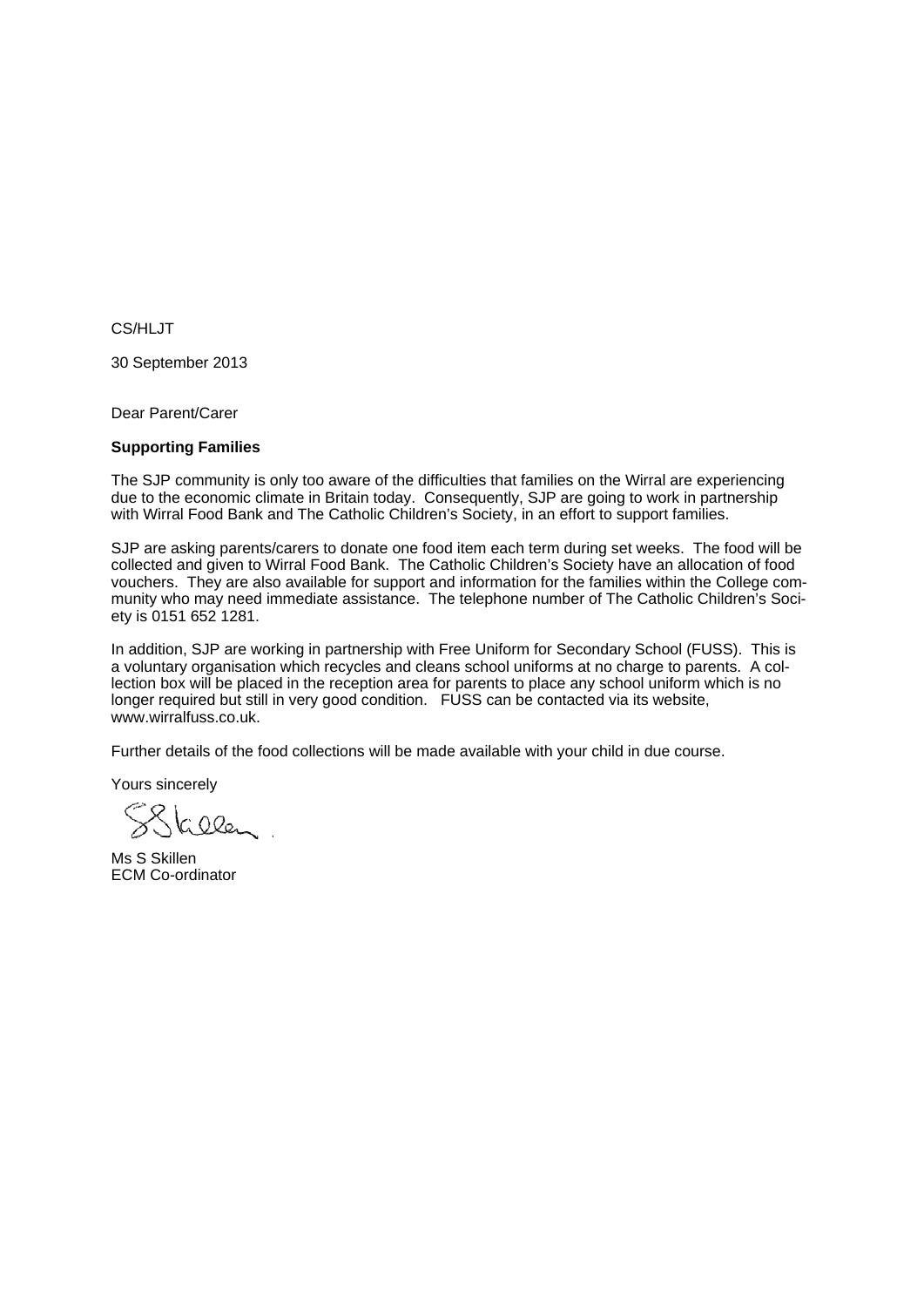

**NOMINATIONS FOR PARENT GOVERNOR** 

The term of office of one of our Parent Governors has now ended.

Parents play a very important role on our Governing Body and are a vital part of our team, helping the College to meet the needs of the children and the community we serve.

Parent Governors are elected by all parents / guardians of registered pupils in the College and it is now necessary to elect one Parent Governor for our College Governing Body to fill this vacancy. The term of office for Parent Governors is usually four years. Parents / guardians of registered pupils at the College are eligible to stand for election for parent governorship at the College.

Attached is a nomination form, incorporating grounds for disqualification. **If you would like to stand as a candidate, please complete the attached nomination form, including the details of a proposer and seconder, and return it to Helen Caul, Clerk to the Governors, at the College, no later than 4.00pm on Tuesday, 15th October 2013.** If you return a form, Helen Caul will issue a receipt for it. Should two parents / guardians living in the same household wish to make separate nominations, a further form can be obtained from Helen Caul. If there are more nominations than vacancies on the Governing Body it will be necessary to hold an election.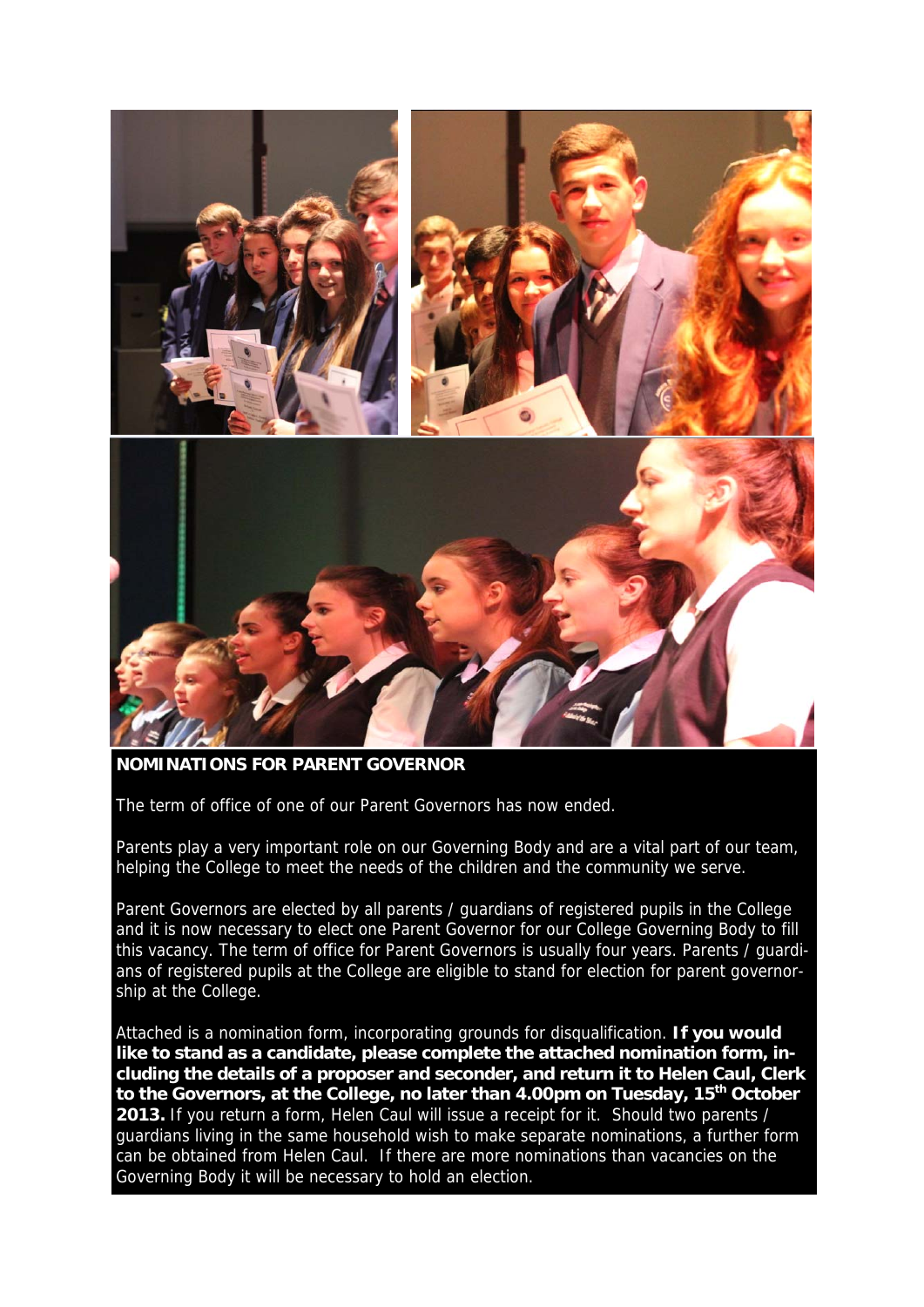#### **ST JOHN PLESSINGTON CATHOLIC COLLEGE**

| <b>NOMINATION FORM - PARENT GOVERNOR ON GOVERNING BODY</b>                                                                                                                                                                                                                                                                                 |  |
|--------------------------------------------------------------------------------------------------------------------------------------------------------------------------------------------------------------------------------------------------------------------------------------------------------------------------------------------|--|
|                                                                                                                                                                                                                                                                                                                                            |  |
|                                                                                                                                                                                                                                                                                                                                            |  |
|                                                                                                                                                                                                                                                                                                                                            |  |
| I hereby declare that I am prepared to offer myself as a candidate for election as Parent Governor on<br>the Governing Body of St John Plessington Catholic College. I declare that I am not disqualified on<br>any of the grounds mentioned in the attached Qualifications and Disqualifications - Constitution of<br>the Governing Body. |  |
| Signature _____________________________                                                                                                                                                                                                                                                                                                    |  |
|                                                                                                                                                                                                                                                                                                                                            |  |
|                                                                                                                                                                                                                                                                                                                                            |  |
| Name(s) & Year Group(s) of Child(ren) in SJP :                                                                                                                                                                                                                                                                                             |  |
|                                                                                                                                                                                                                                                                                                                                            |  |
|                                                                                                                                                                                                                                                                                                                                            |  |
|                                                                                                                                                                                                                                                                                                                                            |  |
| Name(s) & Year Group(s) of Child(ren) in SJP :                                                                                                                                                                                                                                                                                             |  |
| Signature and the state of the state of the state of the state of the state of the state of the state of the state of the state of the state of the state of the state of the state of the state of the state of the state of                                                                                                              |  |

Candidates will be invited, following receipt of the nomination form by Helen Caul, Clerk to Governors to submit a note on their background and interests

**This form must be returned to Helen Caul, Clerk to the Governors by 4.00pm, on Tuesday, 15th October 2013.**